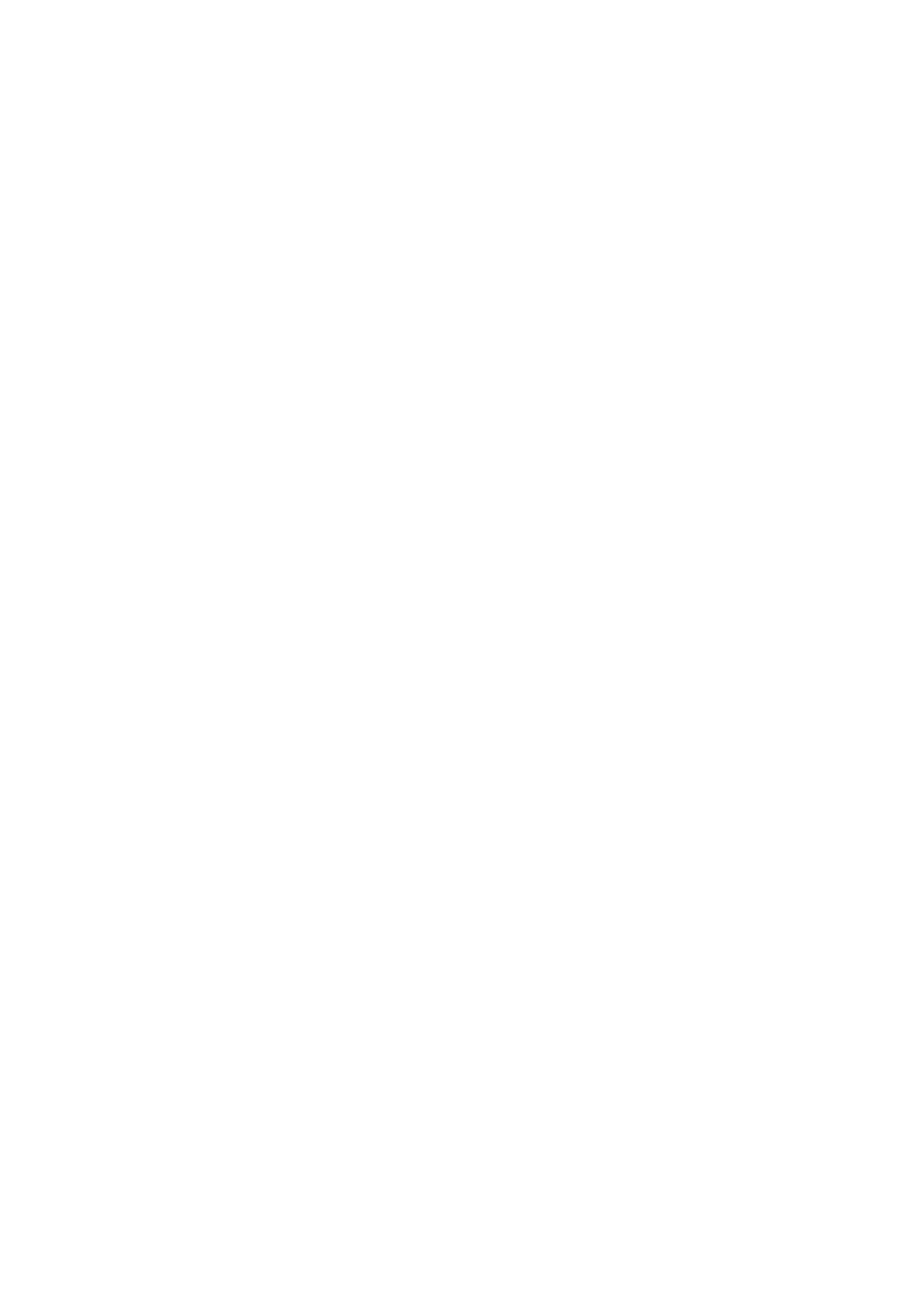Fig. 1 shown that Malaysia is generally located outside the zone of frequent earthquakes and volcanic activities which is also known as Ring of Fire. However, [6] produced an updated map that illustrates the zone of frequent earthquakes and volcanoes activities as shown in Fig. 2. Hence, from Fig. 2, the assumption that Malaysia is immune from earthquake is no longer true since Malaysia (East Malaysia) lies within the Ring of Fire.



**Fig. 1 - Seismicity activities map of the world from year 1978 to 1987 [5].**



**Fig. 2 - Ring of Fire (the red zone with frequent earthquakes and volcanics activities) [6].**

In June 2015, an earthquake of Mw 5.9 had occurred in Sabah, East Malaysia. This incident caused 18 deaths and damages to a lot of properties. Although earthquake has never been recorded before in Peninsular Malaysia, since 2007 some incidences have surfaced. For example, minor earthquake had occurred in Janda Baik, Bentong, Pahang in November 2007; in Jerantut, Pahang in March 2009; subsequently in Manjung, Perak on 29 April 2009; and finally in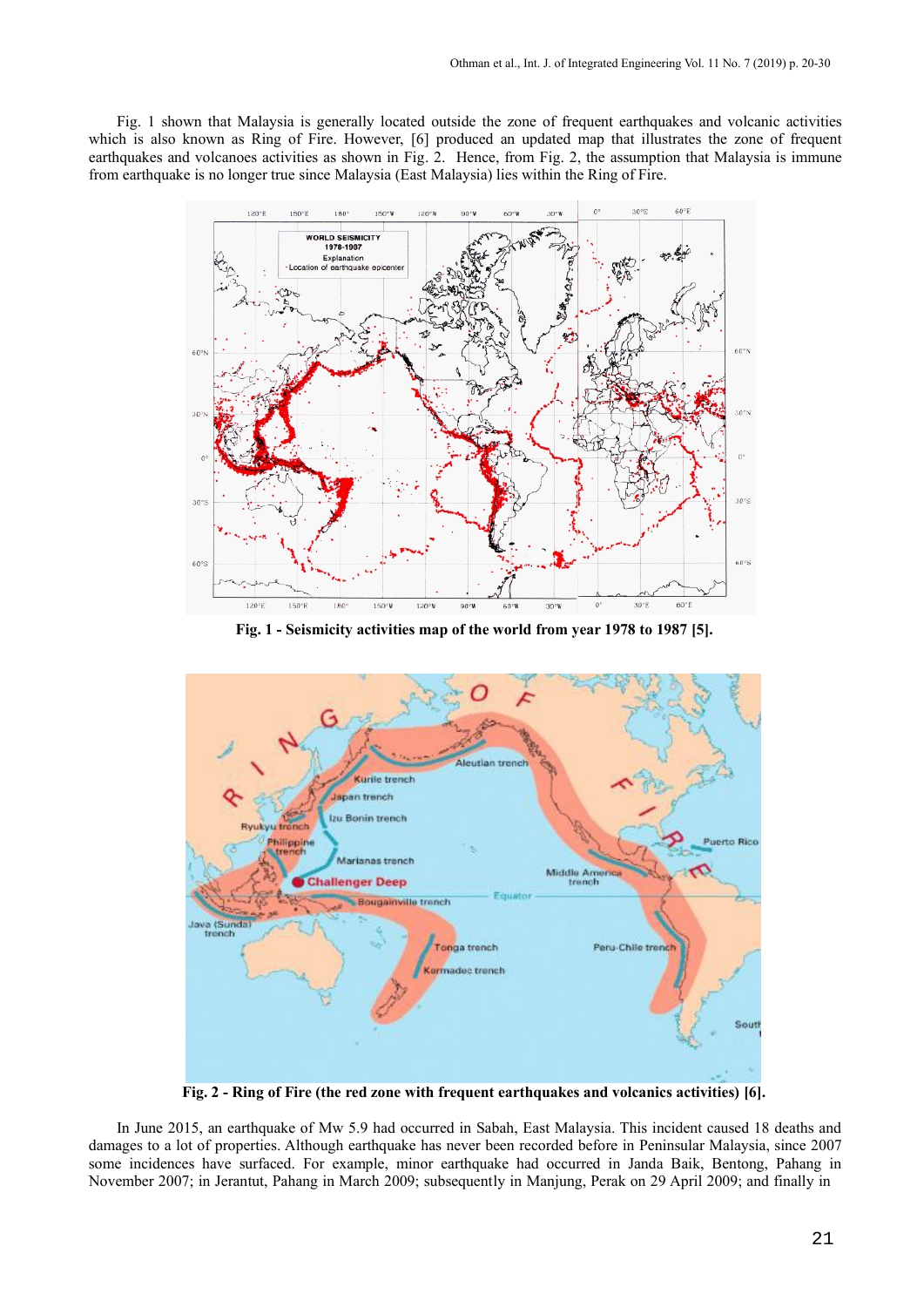the southern areas such as in Kuala Pilah, Negeri Sembilan on 30 November 2009. All of the resulting vibrations were less than Mw 3.5 and were categorized as weak (Malaysian Meteorological Department) and did not cause damage to the building or house.

As indicated by [7], the early assumption that Malaysia is immune from earthquake is misleading. The seismic risk in Malaysia is expected to continue into the next decade due to the projected population and economic growth. This challenge is affecting local construction treads and is threatening the ability to construct quality and sustainable structures. As indicated by Minister of Housing and Local Government Ministry in [8], the local construction industry must take into consideration the seismic aspect in the future building design code. As way forward, the Ministry of Works, Malaysia through speech by Minister of Works on Seminar on Geotechnical Earthquake Engineering in year 2016 shows we must be concerned and vigilant about the risks and consequences of this natural disaster (earthquake, landslide, liquefaction, etc. under stresses of seismic waves) and we need to take seriously and religiously to protect lives and our well-being. The detailed study due to the earthquake must be conducted to produce appropriate adjustment to current practice and policies.

To date, not much studies done on the liquefaction susceptibility in Malaysia due to the earthquake. Therefore, it becomes essential to develop fundamental understanding before amendment and improvement can be made on policies and design code. In order to improve the fundamental understanding on the liquefaction phenomenon, this paper review focuses on bringing an understanding on factors influencing liquefaction resistance in sand-fine mixtures soil. Some of the gap and improvement to the next study will be concluded in the end of this paper review.

#### **2. Factors Influencing Liquefaction Resistance**

Common earthquake damage is due to tectonic surface processes (plates collide into one another causing the ground surface to squeeze, fold, deform, and move upward) and secondary effect (occurred on non -tectonic surface processes) [2]. [1] stated three (3) major factors that give an effect to the soil behavior during earthquake a) the nature of soil, b) the environment of the soil (static stress state and water content), c) the nature of the dynamic loading (strain magnitude, strain rate, and number of cycles of loading). Liquefaction is one of the secondary effects due to earthquake shaking. Based on in-situ and laboratory testing results, the factors influencing liquefaction are earthquake intensity and duration, ground water table, soil type, relative density of soil, particle size gradation, depositional environment, confining pressure, particle shape, aging and cementation, historical environment, and etc [2]. [9] also summarized another factors involved such as over consolidation ratio, initial stress of the soil, initial pore pressure, mean grain size of the soil  $(D_{50})$ , and applied peak acceleration.

[2] stated that the cohesionless (non-plastic) soils are susceptible to liquefy. Past studies and research have been intensively focusing on the clean sand as shown in [10], [11] and [12]. But, naturally sand-fine mixtures have also suffered from liquefaction [11] [13] [14]. The chart in Fig. 3 shows the proposed ranges of grain size distribution for potentially liquefiable soil and most liquefiable soil [11]. This chart has been used widely such as [9], [13], [15] and [16] to indicate liquefaction potential. However, this chart limited to clean sand which containing a little or no fine contents. Research conducted by [17] on liquefaction assessment along shoreline of Peninsular Malaysia using this chart shows that, the west coast of Malaysia has low potential liquefaction compared with east coast of Malaysia. As comparable, the shoreline of east coast of Malaysia consist of medium types of sand, while west coast of Johor consists of fine to medium type sand deposited. On the other hand, there some cases from shoreline of Negeri Sembilan, Malaysia which soils have a grain size distribution laid in the boundaries of potentially liquefiable soil. However, previous study conducted by [18] using Nevada fines sand shows oppositely.



**Fig.3 - Grain size distribution boundaries for liquefaction [11].**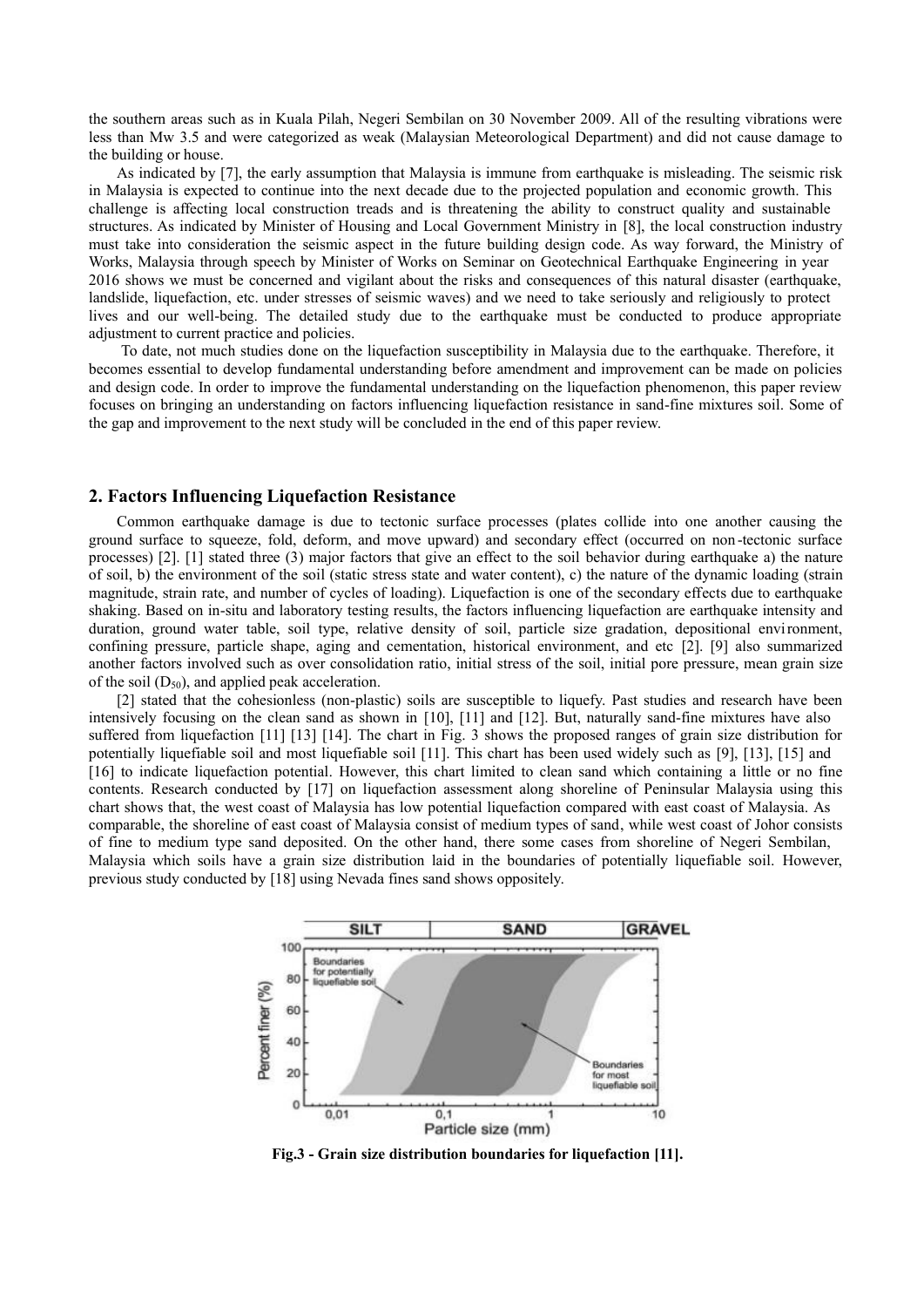#### **3. Sand-Fine Mixtures**

Uniformly graded non-plastic soil tends to form more unstable particle arrangements and is more susceptible to liquefaction than well-graded soils. Well-graded soils will also have small particles that fill in the void spaces between the large particles. This tends to reduce the potential contraction of the soil, resulting in less excess pore water pressure being generated during the earthquake [2]. [19] and [20] have performed the studies on sand-silt mixtures. [20] proposed a conceptual framework (Fig. 4) through microstructure and the relevant grain contact also with the equivalent void ratios. Based on Fig. 4, it shows that the intergranular voids between sand grains decreased with increasing of fines content. At certain condition where the voids fully filled with fines content it's called threshold value or critical fine content,  $FC<sub>th</sub>$ . [21] carried out the test on sand-fines mixtures and found that the  $FC<sub>th</sub>$  value was different using bentonite and kaolin as fines content. At  $FC<sub>th</sub>=25%$  of kaolin and  $FC<sub>th</sub>=20%$  of bentonite, lowest undrained shear strength has been recorded. Earlier, [18] summarized the effect fines content with different types of sand. Based on their works, it showed that the presence of fines, sand sizes, particle shape, types of fines and depositional method used may increases or decreases the liquefaction resistance of soils. However, [11] stated this framework proposed by [14] assumed the soil mixtures to be composed by spherical particles.



b=portion of the fine grains that contribute to the active intergrain contacts; e=global void ratio; FC=fine grains content;  $FC_{th}$ =threshhold fine grains content,  $FC_{th}<(100e/e_{max,He}|96;FC_{t}=limit$  fines content,  $FC_{t}>100(1-\pi(1+e)/(6s^{3}))\%>FC_{th}$ m: reinforcement factor; R<sub>d</sub>=D/d=particle size disparity ratio; s=1+a/R<sub>6</sub>, a=10; e<sub>mex H</sub>; the maximum void ratio of host fine

#### **Fig. 4 - Intergranular soil mix classification for the conceptual framework [20].**

Generally, the presence of fine in sand-fine mixtures may reduces or increases the liquefaction susceptibility. Physical studies on sand and sand mixtures done by previous researchers have been summarized by [12]. It stated the confining pressure, relative density, degree of saturation, sample preparation method, over-consolidation ratio, and stress ratio have been well presented but further studies on fines content, structure, grading characteristics, and size and shape of particles still need to be completed. [22] has shown the same factors to be carried out as studied by [12] but with addition of membrane penetration and partial drainage. [23] stated that, although the liquefaction has been intensively studied and published, but not much results can be concluded on the influence of particle size distribution (in term of mechanical behaviour of granular material).

#### **4. Microstructure of Clay and Sand-Fine Mixtures**

Clay minerals basically consist of two basic units: silica tetrahedron and alumina octahedron. The combination of these two basic units gives an aluminium silicate. Fig. 5 shows the combination of the basic units.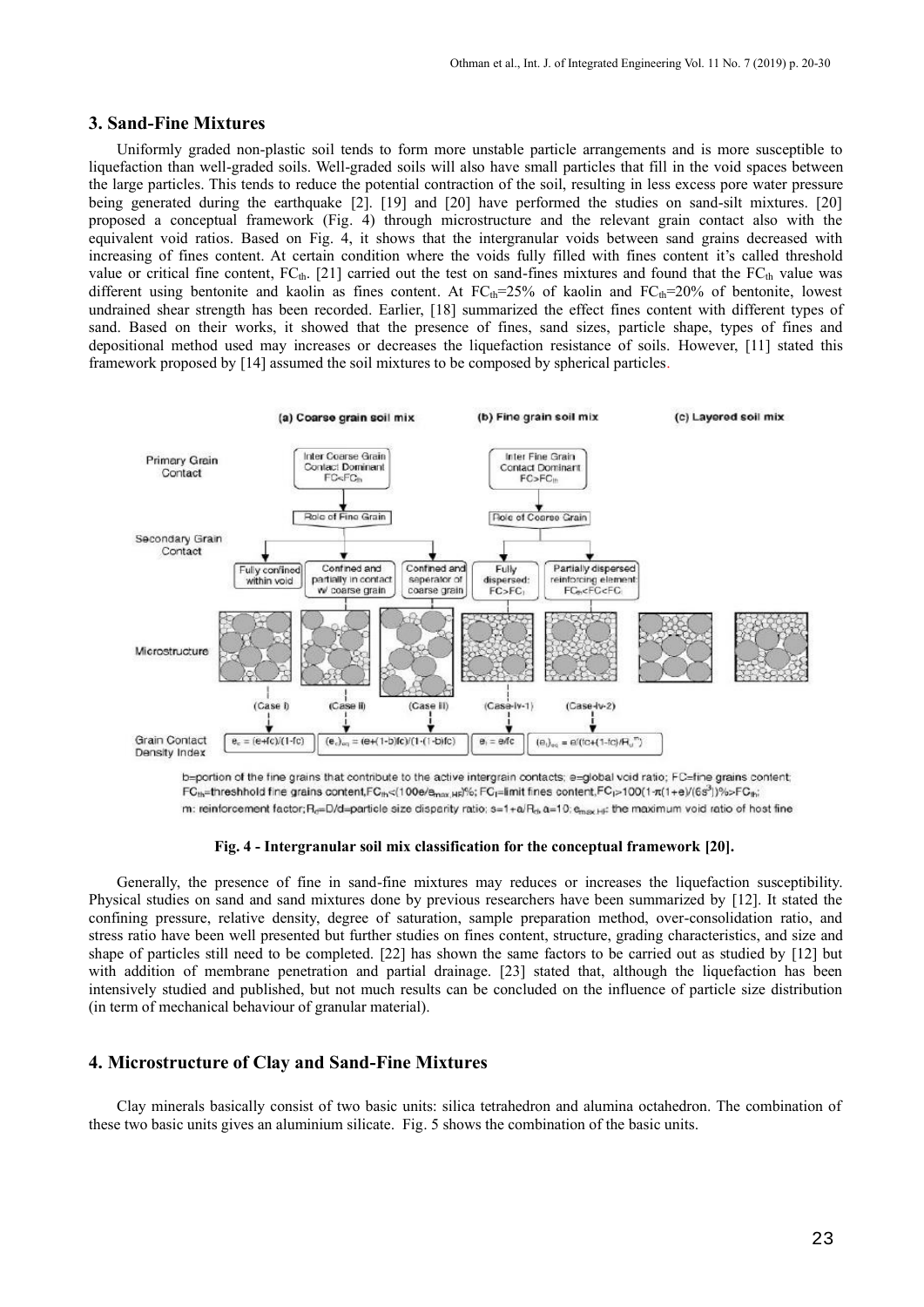

**Fig. 5 – (a) Silica tetrahedron;(b) silica sheet; (c) alumina octahedron; (d) octahedral (gibbsite) sheet; (e) elemental silica – gibbsite sheet [24].**

Repeating or combination of Silica-Gibbsite formed kaolinite, illite, montmorillonite, nacrite, and etc. are present in soil. Smectite, hematite, imogolite, halloysite, palygorskite, sepiolite, allophane and goethite are nanoparticles which exist in soil environment [25]. Kaolinite, elite, montmorillonite, chlorite, vermiculite, and attapulgite are also presents in clay minerals [24]. The nanomaterials have a different specific surface such as kaolin (about  $15m^2/g$ ), illite (about  $80 \text{m}^2/\text{g}$ ), and montmorillonite  $(800 \text{m}^2/\text{g})$ . [26] determined that kaolin is a product of a weathering process of primary minerals and its major component is fine grain kaolinite  $(\leq 2\mu m)$ . Kaolin also contains aluminium and iron phyllosilicate as the pigment. [27] determined that the most mineral content in clay fraction is kaolinite. The study on the soil in Peninsular of Malaysia shows that kaolinite mineral occupied 40% to 60% of the clay fraction, with the rest is composited by chlorite, smectite, vermiculite and others. [26] shows that from 25 samples of kaolin in Johor, Malaysia the colour of kaolin is light due to high silicate composition, with kaolinite and quartz are the highest mineral content.

Recently, new steps have been taken by [28], [29] and [30] on the use and effect of nanomaterials in soil. [31] and [32] have conducted a study and have proved the nanomaterials have effectively improved liquefaction resistance. The use of laponite for liquefaction mitigation shows the nanomaterial effectiveness as a mitigation method. [27] conducted a series of tests on terrace soils of peninsular Malaysia to investigate the mineralogy and physicochemical characteristics of the soil. Table 1 below summarized the effect of texture and drainage conditions on the formation of gibbsite in soil sample. It shows the high amount of gibbsite will give a better drainage in soils.

**Table 1 - The effect of texture and drainage conditions on the formation of gibbsite (modified from [27])**

| Texture       | <b>Series</b>   | <b>Drainage</b> | <b>Gibbsite</b><br>(clay) % |  |
|---------------|-----------------|-----------------|-----------------------------|--|
| Sandy         | Sg. Buloh $(7)$ | excessive       | 63.3                        |  |
|               | Sg. Buloh $(8)$ | excessive       | 10.1                        |  |
|               | Subang $(10)$   | poor            | 4.3                         |  |
| Coarse        | Nangka (1)      | well            | 8.6                         |  |
| Loamy         | Lintang $(6)$   | well            | 8.6                         |  |
| Fine          | Bt. Tuku $(3)$  | imperfect       | 1.6                         |  |
| Loamy         | Rasau (14)      | well            | 2.9                         |  |
| <b>Clayey</b> | Kg. Pusu(2)     | poor            | 2.2                         |  |
|               | Kerayong (4)    | moderate        | 2.5                         |  |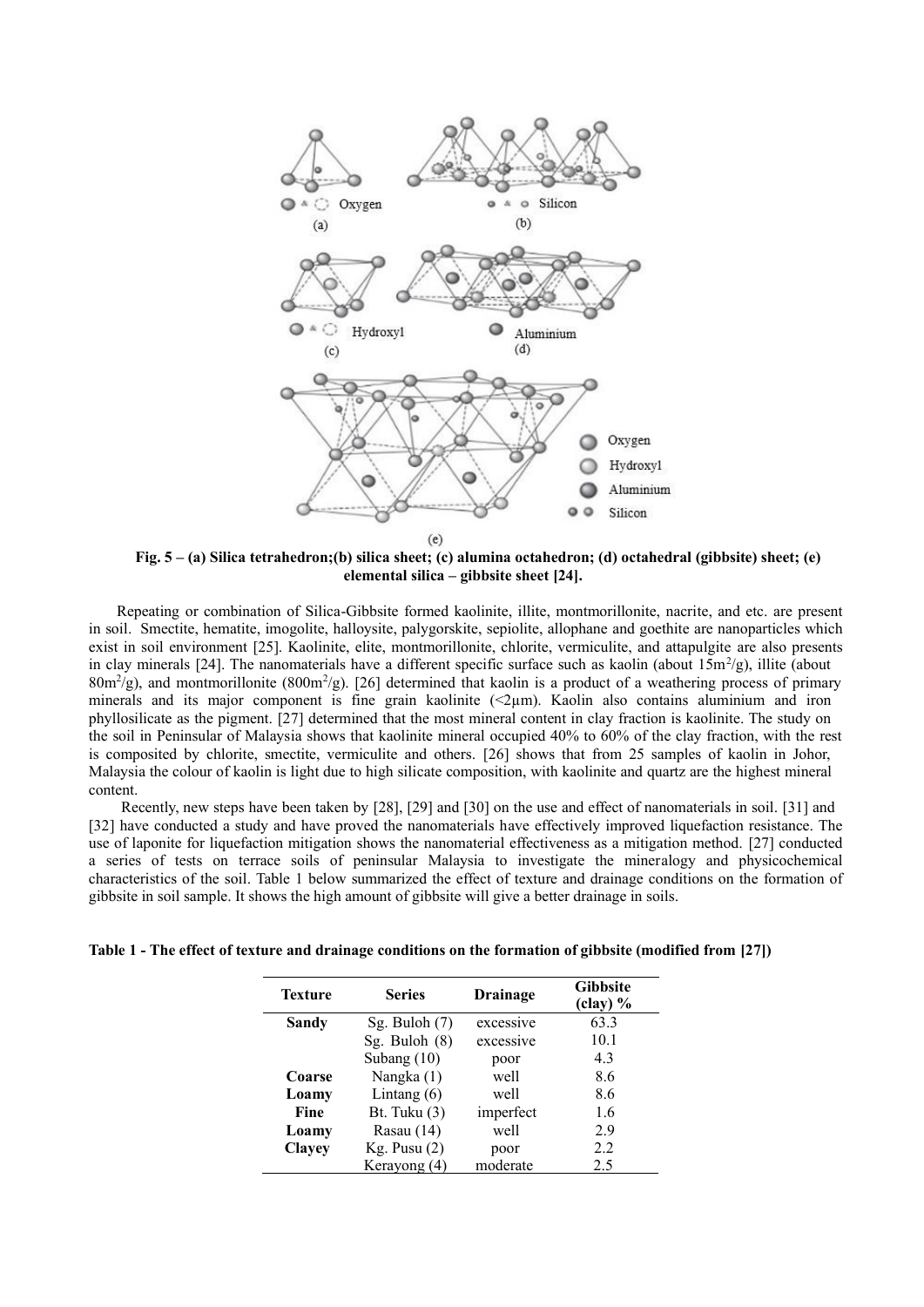[33] employed the compositions of sand-fine mixtures with different percentage of fines content in term of Scanning Electron Microscope (SEM) micrographs. Silt was applied as fines content to reconstitute sand -fine mixtures. Their results show that at 15% of silt, there are still void between the grains. The void decreased when the fines content increased. Fig. 6 showed at 70% of silt, the voids have been fully filled by fines. On the other hand, they found that the increasing of silt content contributed to the strength reduction until threshold value of 30% of fines, then the strength was increased. This finding was in a great agreement with research conducted by [21] on the threshold value.



Sand  $Silt$ unstable contact (sand-silt-sand), contractive behaviour stable contact (sand-sand), dilative behaviour

**(b) 70% of fines**

**Fig. 6 – (a) (b) SEM micrograph of different percentage of fines content in sand-fine mixtures [33].**

#### **5. Grading Characteristics and Particle Size Distribution of Sand-Fine Mixtures**

[34] shows some results published by past researchers from year 1968 to 1999 on the effects of particle size gradation on the liquefaction resistance. From those results, some researchers claim mean grain size  $(D_{50})$  of 1.0 mm to 0.1 mm causes decreasing in liquefaction resistance. On the other hand, some researchers show the  $D_{50}$  of 0.08 mm are more susceptible to liquefy. Evaluation on field case histories of liquefaction potential for 50 years around the world have been figured out by [13] based on research done by [16]. From Fig. 7, [13] shows that about 78% liquefaction from 155 incidents occur when the mean grain size,  $D_{50}$  is between 0.113 mm to 0.338 mm. However, laboratory testing conducted by [18] shows that  $D_{50} = 0.6$  mm to 0.43 mm also liquefy with additional factors such as particle shape and the fine content. Results from [34] shows there is no relationship can be concluded between  $C_U$  and cyclic resistance, and also the  $C_c$  and cyclic resistance. The results have been shown in agreement with  $[22]$ , which conducted studies on Khazar coastal sand at different percentage of mixtures, that it is hard to find a relationship between  $C_C$  or  $C_U$  to cyclic resistance as liquefaction indicator. Consequently, the influence of membrane penetration and system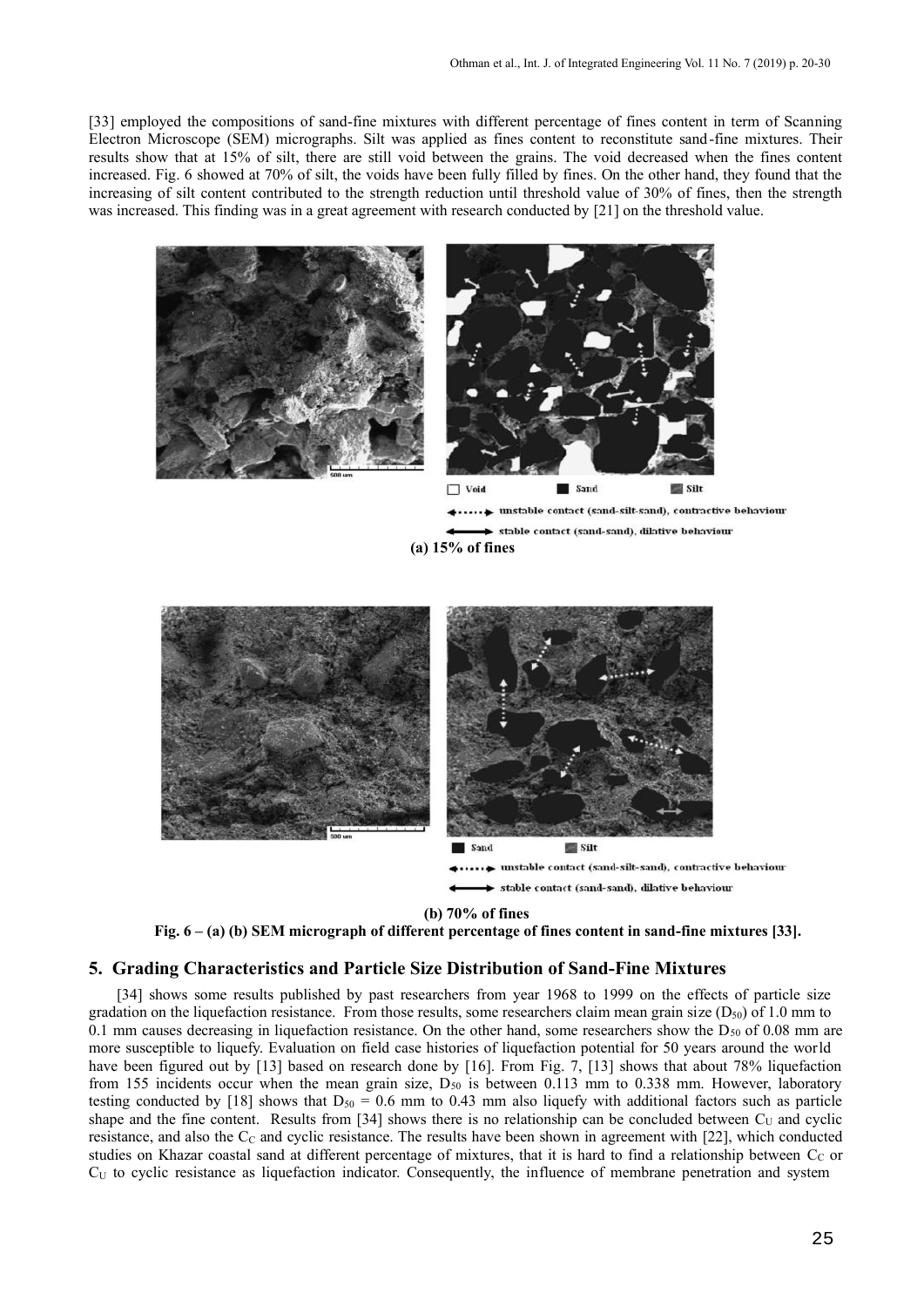compliance need to be carried out before the concrete results on the relationship can be drawn. Experimental study has been carried out by [35] on the effect of grading characteristics of the sand-mixtures. The results show that the undrained shear strength at the peak decreases with the increases of  $C<sub>U</sub>$  and  $C<sub>C</sub>$ . Although the recent results show a good correlation, there is still no clear conclusion to describe this relationship. Shear box test conducted by [36] and [37] shows that the gradation plays an important effect to the shear strength parameter. Table 2 summarized some of the recent studies on grading characteristics and particle size distribution, and also other findings through the studies on sand mixtures. It shows that the liquefaction resistance may decrease or increase with effect of densities of soils, fines content, particles angularity, grading characteristics ( $D_{60}$ ,  $D_{50}$ ,  $D_{30}$ ,  $D_{10}$ ,  $C_U$ ,  $C_C$ ), particle size and threshold value.



**Fig.-7. D50 for liquefied soils [13].**

|          |  | Table 2 - Summary of some related studies on grading characteristics and particle size distribution in sand-fine |  |  |
|----------|--|------------------------------------------------------------------------------------------------------------------|--|--|
| mixtures |  |                                                                                                                  |  |  |

|              |                   |                               |                                                                                                                                                | <b>Findings</b>                                                                                   |                                                                                                       |
|--------------|-------------------|-------------------------------|------------------------------------------------------------------------------------------------------------------------------------------------|---------------------------------------------------------------------------------------------------|-------------------------------------------------------------------------------------------------------|
| N            | Researcher        | Te                            | <b>Reconstituted Samples</b>                                                                                                                   | <b>Grading and</b>                                                                                | Othe                                                                                                  |
| 0.           | S                 | st                            |                                                                                                                                                | particle                                                                                          | rs                                                                                                    |
| $\mathbf{1}$ | $\sqrt{2}$        | Undrained<br>ring shear<br>te | Natural Osaka soil<br>(Well-graded,<br>graded, Narrowly graded<br>and Gap graded sample).                                                      | At higher densities,<br>Well-graded samples<br>shows higher peak<br>strength than other<br>grade. | Liquefaction<br>depend more on<br>relative densities<br>rather than on<br>gradation.                  |
| 2            | $\lceil 1 \rceil$ | Triaxial<br>(Monotoni<br>and  | JCA sand<br>(Stratified sand).                                                                                                                 | Different gradation of<br>soil cause different<br>undrained behaviour.                            |                                                                                                       |
| 3            | $[3]$             | Triaxial<br>(Cyclic)          | Pasabahce Silica<br>(No. 16-No. 18 is mixed<br>with different percentage<br>of 0-100% of 11 subgroup<br>(No. 18 to No. 400 based<br>on USCS)). |                                                                                                   | Fine content<br>increases (constant<br>Dr $60\%$ ), the<br>Resistance to<br>liquefaction<br>decreases |
| 4            | $[3]$             | Triaxial<br>(Monotoni         | Sydney Sand<br>(Reconstituted sample s<br>Sydney Sand with 1/3<br>kaolin, Majura silt with<br>kaolin).                                         |                                                                                                   | The angularity of<br>fines plays an<br>important role on<br>the behavior of<br>sand-fine              |
| 5            | [3]               | Triaxial<br>(Cyclic)          | Reconstituted specimens :<br>Grain diameter : 1.<br>$0.075$ mm $-0.25$ mm (pure<br>sand), 2. Smaller than<br>$0.075$ mm (fine grain).          |                                                                                                   | Liquefaction<br>resistance<br>with addition of<br>non-plastic fines<br>to $30\%$ .                    |
| 6            | [4]               | Triaxial<br>(Monotoni<br>and  | Chlef Sand (Reconstituted<br>samples of Chlef Sand<br>with silt at percentage of                                                               | Cyclic resistance of<br>sand-silt mixture<br>decreases linearly                                   |                                                                                                       |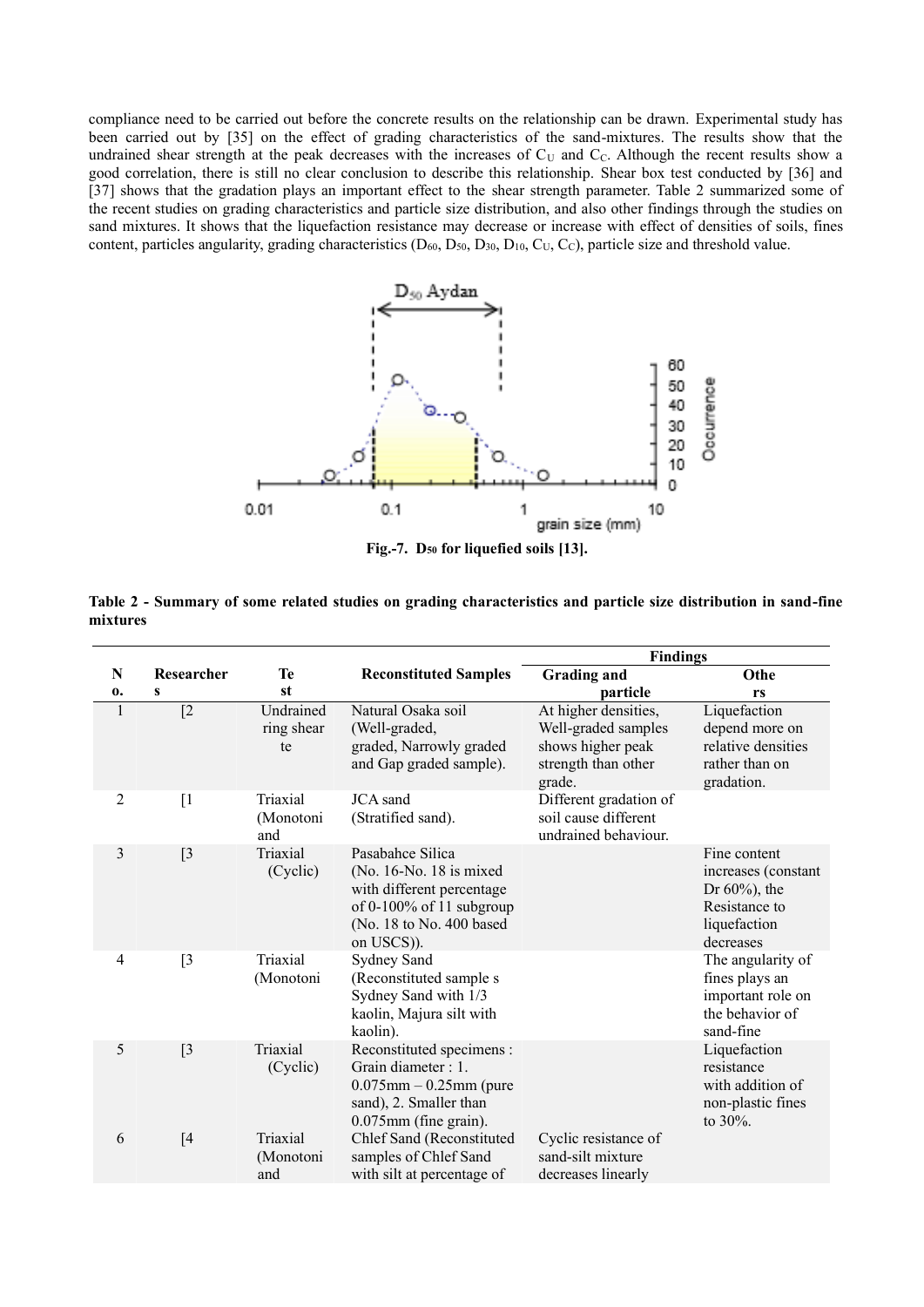|         |                            |                                                                              |                                                                                                                                                                                       | <b>Findings</b>                                                                                                                                                                                                      |                                                                                                                                                                         |  |
|---------|----------------------------|------------------------------------------------------------------------------|---------------------------------------------------------------------------------------------------------------------------------------------------------------------------------------|----------------------------------------------------------------------------------------------------------------------------------------------------------------------------------------------------------------------|-------------------------------------------------------------------------------------------------------------------------------------------------------------------------|--|
| N<br>0. | Researcher<br>$\mathbf{s}$ | Te<br>st                                                                     | <b>Reconstituted Samples</b>                                                                                                                                                          | <b>Grading and</b><br>particle                                                                                                                                                                                       | Othe<br>rs                                                                                                                                                              |  |
|         |                            |                                                                              | 50%).                                                                                                                                                                                 | decreases of effective<br>diameter and mean<br>size.                                                                                                                                                                 |                                                                                                                                                                         |  |
| 7       | [2]                        | Triaxial<br>(Cyclic)                                                         | Khazar coastal sand<br>(Reconstituted samples of<br>gravel and coarse sand<br>separately mixed with<br>Khazar coastal sand at 0,<br>10, 25, 40, 50, 60, 70 and<br>100 % by dry mass). | a) Fine Grained<br>$D_{10}$ , $D_{30}$ , $D_{50}$ and $D_{60}$<br>decreases,<br>resistance decreases.<br>b) Coarse Grained<br>Sand: $D_{10}$ , $D_{30}$ , $D_{50}$<br>and<br>D <sub>60</sub> increase,<br>increases. |                                                                                                                                                                         |  |
| 8       | [4]                        | Triaxial<br>(Monotoni                                                        | Reconstituted of Sand-<br>fines mixtures<br>(Host sand: Sydney<br>Fines : Natural soil silt<br>from Majura River bank<br>and commercial kaolin).                                      |                                                                                                                                                                                                                      | Liquefaction<br>resistance<br>with increases of<br>fines content.                                                                                                       |  |
| 9       | $[42]$                     | Drained<br>simple shear<br>tests                                             | Reconstituted samples of<br>sand-gravel<br>(Crushed coarse<br>aggregates mix with<br>clean sand as fine<br>content).                                                                  | In well-graded<br>mixtures, the inclusion<br>of gravel particles<br>generally reduces<br>the shear resistance<br>as the<br>gravel content                                                                            |                                                                                                                                                                         |  |
| 10      | $[43]$                     | Triaxial<br>(Monotoni                                                        | Reconstituted samples of<br>sand mixtures<br>(Coarse material of<br>50/70 as sand poor graded<br>mixed with<br>kaolinite clay).                                                       |                                                                                                                                                                                                                      | Critical fines<br>content occurring<br>approximately<br>of fines content.                                                                                               |  |
| 11      | $[44]$                     | Ring shear<br>te<br>(Cyclic<br>Monotonic                                     | Reconstituted of non-<br>plastic silt and sandy silts<br>with 50% and 75% of silt<br>content.<br>Silt (grinding of silica<br>by US Silica Company).                                   |                                                                                                                                                                                                                      | Cyclic resistance<br>ratio of silt and<br>sandy silts<br>decreases with<br>increasing of void<br>ratio, or with<br>decreasing silt<br>content at certain<br>void ratio. |  |
| 12      | $[45]$                     | Reporting<br>$data -$<br>photograp<br>a<br>observatio<br>on particle<br>size | Data from $M_w$ 7.9 of<br>2008.                                                                                                                                                       | Sand boils are<br>dominated by sandy<br>material with<br>of $0.0625 - 1.0$ mm.                                                                                                                                       |                                                                                                                                                                         |  |
| 13      | $[13]$                     | Round<br>container<br>a shaking<br>table                                     | Sand from Pasir Jambak,<br>Indonesia<br>(Sample on several depth<br>collected and tested depth<br>$0.5m$ , 1m, 1.5m and                                                               | Liquefaction<br>of the sands increases<br>with increases of<br>relative density and<br>mean particle size.                                                                                                           |                                                                                                                                                                         |  |
| 14      | $[46]$                     | Triaxial<br>(Monotoni                                                        | Johor clean sand.<br>(Reconstituted samples of<br>kaolin and bentonite<br>(fines) mixed with Johor                                                                                    |                                                                                                                                                                                                                      | Threshold value of<br>fines for sand-<br>kaolin is 25%<br>sand-bentonite at                                                                                             |  |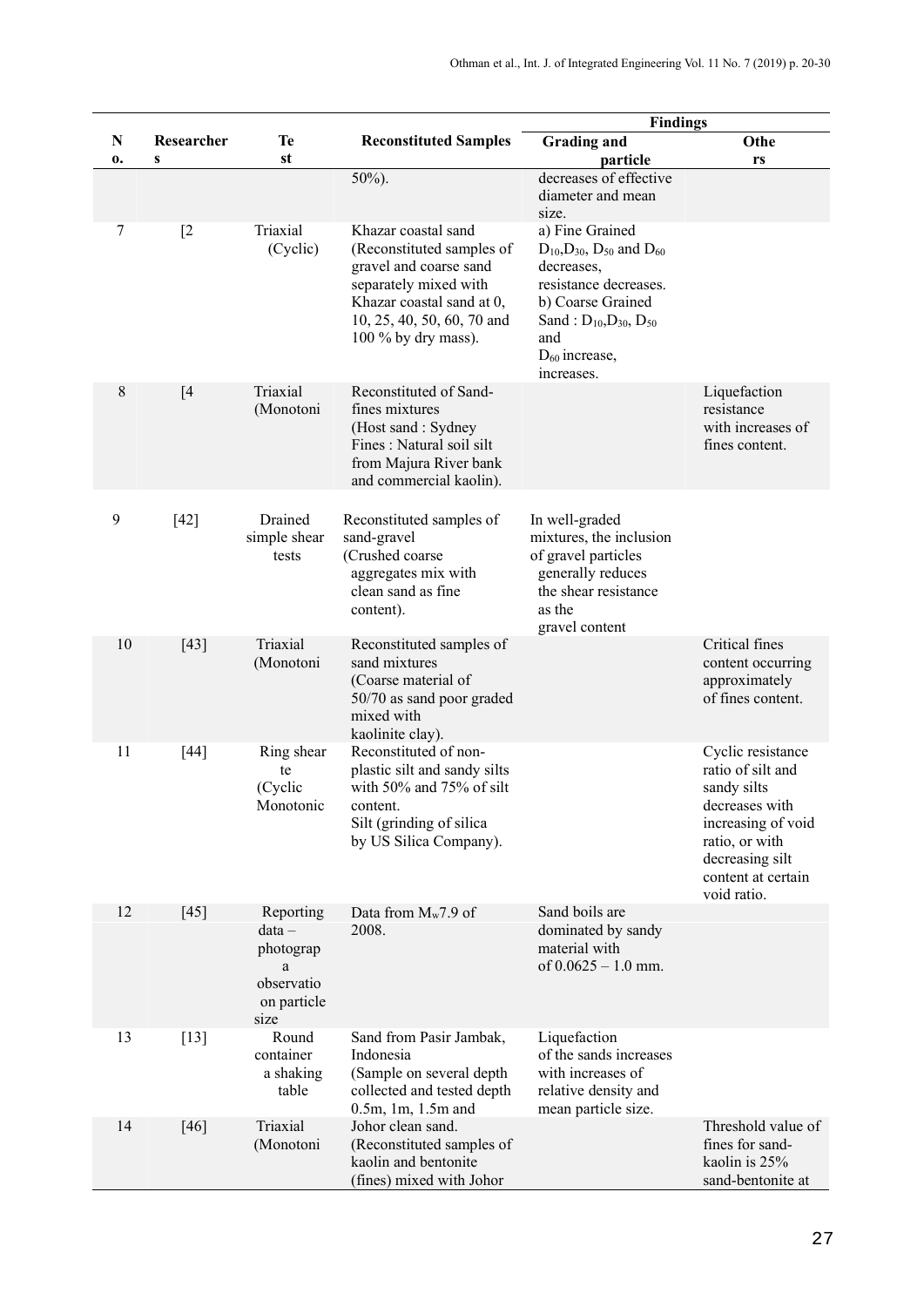|     |             |      |                              | <b>Findings</b>             |               |  |
|-----|-------------|------|------------------------------|-----------------------------|---------------|--|
| No. | Researchers | Test | <b>Reconstituted Samples</b> | <b>Grading and particle</b> | <b>Others</b> |  |
|     |             |      |                              | size                        |               |  |
|     |             |      | clean sand at $0-40\%$ of    |                             | $20\%$ .      |  |
|     |             |      | fines content).              |                             |               |  |
|     |             |      |                              |                             |               |  |

# **6. Conclusion**

Research on the effect of grading characteristics and particle size distribution of sand on liquefaction resistance of sand-fine mixtures is still limited. To the best of our knowledge, the studies using tropical sand and clay or silt on liquefaction resistance in Malaysia is still lacking in general, particularly in tropical area like Malaysia. The conclusions that can be drawn are as follows:

- The effect of grading characteristics and particle size distribution of sand on liquefaction resistance need more comprehensive studies. According to the review, the results on the mean grain size and grading characteristics of sand-fine mixtures in liquefaction resistance is still contradictory.
- The microscopy and macroscopy structure studies are proposed and need to be conducted to assist on verification of the behaviour of sand-fine mixtures.
- The effect of angularity, shape and contact area of soil particles, drainage conditions of microstructure, and membrane penetration and partial drainage are among the factors that requires further studies in the future.

### **Acknowledgement**

The financial support from the Ministry of Higher Education (MOHE), Malaysia through Fundamental Research Grant Scheme (FRGS), No. PY/2016/07185, Vot. R.J130000.7822.4F849 is greatly acknowledged. The provision of the student incentive undertaking the studies from Malaysia-Japan International Institute of Malaysia (MJIIT), Universiti Teknologi Malaysia Kuala Lumpur is also highly appreciated.

## **References**

[1] Dowrick, D. (2009). Earthquake Resistant Design and Risk Reduction (2nd ed.). 2009, John Wiley & Sons, Ltd. [2] Day, R.W. (2012). Geotechnical Earthquake Engineering Handbook (2<sup>nd</sup> ed.). The McGraw-Hill Companies, Inc. [3]

- Sana, H. & Nath, S.K. (2016). Liquefaction Potential Analysis of the Kashmir Valley Alluvium, NW Himalaya. Soil Dynamics and Earthquake Engineering, 85, 11-18.
- [4] Bhattacharya, S., Hyodo, M., Goda, K., Tazoh, T. & Taylor, C.A. (2011). Liquefaction of Soil in the Tokyo Bay Area from the 2011 Tohoku (Japan) Earthquake. Soil Dynamics and Earthquake Engineering, 31, 1618-1628.
- [5] United State Geological Survey (USGS) (2016). https://pubs.usgs.go v/gip/earthq4/severitygip.html.
- [6] Lindeberg, P. (2001). This Dynamic Earth: The Story of Plate Tectonic. U.S. Government Printing Office, Washington. DC. Online edition.
- [7] Marto, A., Tan, C.S., Kassim, F., Mohd. Yunus, N.Z. (2013). Seismic Impact in Peninsular Malaysia. In the 5th International Geotechnical Symposium-Incheon (pp. 237-242). Seoul, South Korea.
- [8] The Star. (2012). Plans to Amend Uniformed Buildings By-Law to Prepare for Earthquakes.
- [9] Das, B.M. (1983). Advanced Soil Mechanics. Hemisphere Publishing Corp, McGraw Hill, London 1983.
- [10] Yoshimine, M., Koike, R. (2005). Liquefaction of Clean Sand with Stratified Structure Due to Segregation of Particle Size. Soils and Foundations. Vol. 45, No.4, 89-98, Aug. 2005 Japanese Geotechnical Society.
- [11] Xenaki, V.C., Athanasopoulos, G.A. (2003). Liquefaction Resistance of Sand Silt Mixtures : An Experimental Investigation of the Effect of Fines. Soil Dynamics and Earthquake Engineering, 23, 183-194.
- [12] Bayat, E., Bayat, M. (2013). Effect of Grading Characteristics on the Undrained Shear Strength of Sand: Review With New Evidence. Arab Journal of Science, 6, 4409-4418.
- [13] Hakam, A., Ismail, F.A. & Fauzan (2016). Liquefaction Potential Assessment Based on Laboratory Test. International Journal of Geomate,11(26), 2552-2557.
- [14] Thevanayagam, S. (2000). Liquefaction Potential and Undrained Fragility of Silty Soils. Proceedings of 12th World Conference on Earthquake Engineering. Auckland, New Zealand; 2000. p. 8.
- [15] Hakam, A. (2016). Laboratory Liquefaction Test of Sand Based on Grain Size and Relative Density. Journal of Engineering and Technological Sciences, 2016, 334-344.
- [16] Aydan, O., Ulusay, R. & Atak, V.O. (2008). Evaluation of Ground Deformations Induced by the 1999 Kocaeli Earthquake (Turkey) at Selected Sites on Shorelines. Environmental Geology, 54(1), 165-182.
- [17] Hashim, H. (2016). Soil Liquefaction Hazard Assessment along Shoreline of Peninsular Malaysia. PhD. Thesis. University of Malaya, Malaysia.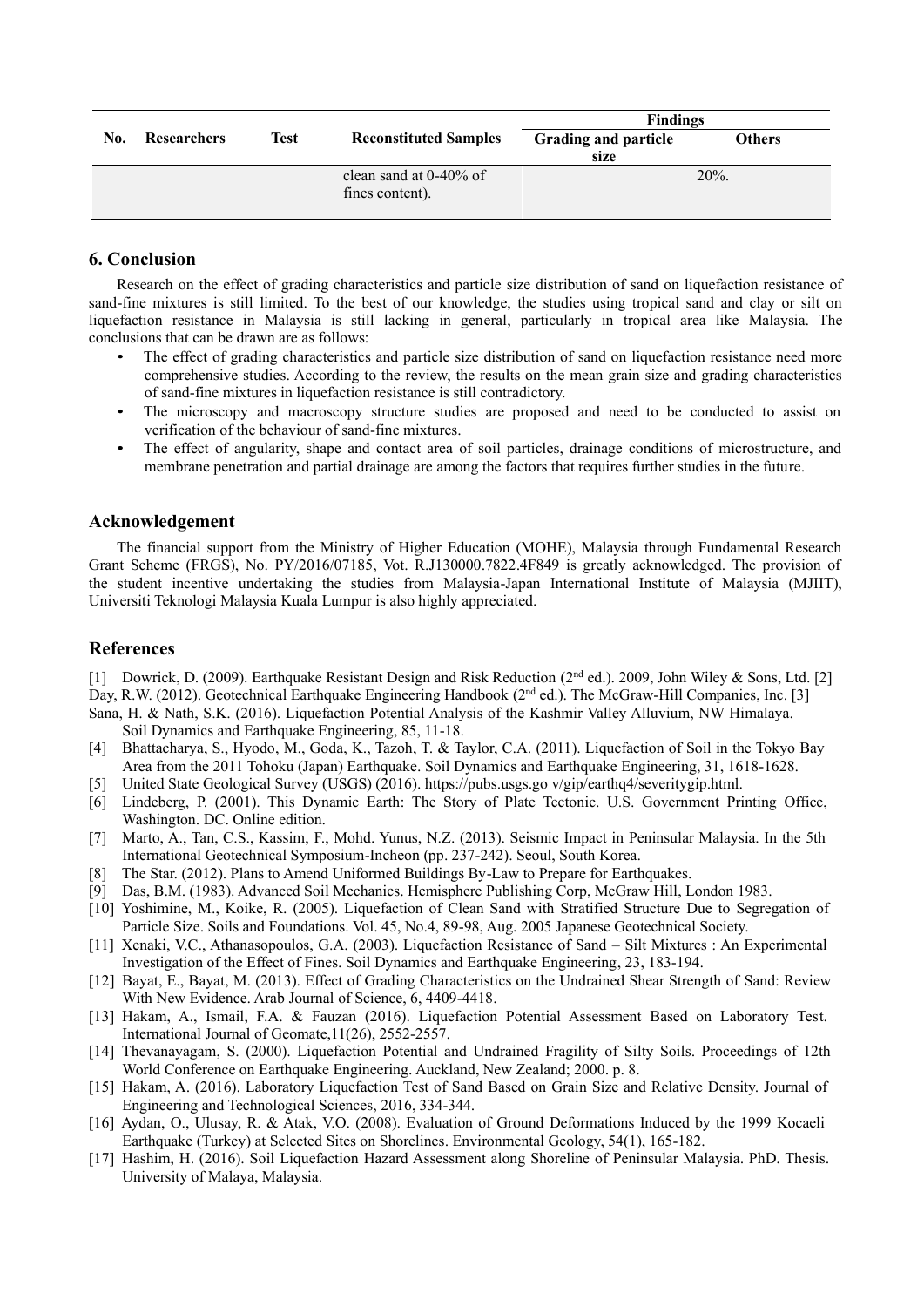- [18] Monkul, M.M. & Yamamuro, J.A. (2011). Influence of Silt Size and Content on Liquefaction Behavior of Sands. Canadian Geotechnical Journal. 48, 931-942.
- [19] Lade, P.V. & Yamamuro, J.A. (1997). Effects of Nonplastic Fines on Static Liquefaction of Sands. Canadian Geotechnical Journal, 34, 918-928.
- [20] Thevanayagam, S. & Martin, G.R. (2002). Liquefaction in Silty Soil Screening and Remediation Issues. Soil Dynamics and Earthquake Engineering, 22(9-12), 1035-1042.
- [21] Tan, C.S. (2015). Effect of Fines Content and Plasticity on Liquefaction Susceptibility of Sand Matrix Soils. PhD Thesis. Universiti Teknologi Malaysia, Malaysia.
- [22] Choobbasti, A.J., Ghalandarzadeh, A. & Esmaeili, M. (2014). Experimental Study of the Grading Characteristic Effect on the Liquefaction Resistance of Various Graded Sands and Gravelly Sands. Arabian Journal of Geosciences, 7, 2739-2748.
- [23] Igwe, O., Sassa, K. & Fukuoka, H. (2004). Liquefaction Potential of Granular Materials Using Differently Graded Sandy Soils. Annuals of Disas. Prev. Res. Insst., Kyoto Univ., No. 47 B, 2004.
- [24] Das, B.M. (2008). Fundamentals of Geotechnical Engineering ( $3<sup>rd</sup>$  ed.). Thompsom.
- [25] Zhang, G. (2007). Soil Nanoparticles and Their Influence on Engineering Properties of Soil. Conference Geo Denver 2007. February 18-21,2007, Colorado, United States. ASCE.
- [26] Hamzah U. & Learn K.K. (2010). Sifat-Sifat Fizik dan Kandungan Kimia Lempung Kaolin Segamat, Johor. Sains Malaysiana, 39, 31-38.
- [27] Shamshuddin, J. & Tessens E. (1985). Some T Terrace Soils of Peninsular Malaysia : II. Mineralogy and Physicochemical Characteristics. Pertanika, 8(2), 159-168.
- [28] Ghasabkolaei, N., Choobbasti, A.J., Roshan, N., Ghasemi, S.E. (2017). Geotechnical Properties of the Soils Modified with Nanomaterials: A Comprehensive Review. Archives of Civil and Mechanical Engineering, 17, 639-650.
- [29] Huang, Y. & Wang, L. (2008). Microscopic Characteristics of Nanoparticles for Seismic Liquefaction Mitigation. The 15th Asian Regional Conference on Soil Mechanics and Geotechnical Engineering. 2008.
- [30] Gallagher, P.M. (2000): Passive site remediation for mitigation of liquefaction risk, Ph.D. thesis, Virginia Polytechnic Institute and State University, Virginia, USA.
- [31] Mollamahmutoglu, M. & Yilmaz, Y. (2010). Pre- and post-cyclic loading strength of silica-grouted sand. Proceedings of the ICE - Geotechnical Engineering, 163, 343-348.
- [32] Mokhtar, A.A., Abdel-Motaal, M.A. and Wahidy, M.M. (2014). Lateral displacement and pile instability due to soil liquefaction using numerical model. Ain Shams Engineering Journal, 5(4), 1019-1032.
- [33] Bahadori, H, Ghalandarzadeh, A, Towhata, I. (2008). Effect of Non Plastic Silt on the Anisotropic Behaviour of Sand. Soils and Foundations. Japanese Geotechnical Society, 48(4), 531-545.
- [34] Yilmaz, Y., Mollamahmutoglu, M., Ozaydin, V. & Kayabali, K. (2007). Experimental Investigation of the Effect of Grading Characteristics on the Liquefaction Resistance of Various Graded Sands. Engineering Geology, 100, 91-100.
- [35] Krim, A., Arab, A., Chemam, M., Brahim, A., Sadek, M., & Shahrour, I. (2017). Experimental study on the liquefaction resistance of sand–clay mixtures: Effect of clay content and grading characteristics. Marine Georesources & Geotechnology, 2017, 1-13.
- [36] Alvin John, L.M.S., Wijeyesekera, D.C., Zainorabidin, A., Bakar, I. (2012). The Integration of the Morphological Aspects of Sand to It's Shear Strength and Dilatancy Characteristics. International Journal of Integrated Engineering, Vol. 4 No. 2 (201x) p. 77-87.
- [37] Alvin John, L.M.S., Wijeyesekera, D.C., Zainorabidin, A., Bakar, I. (2012). International Journal of Integrated Engineering - Special Issue on ICONCEES Vol. 4 No. 3 (2012) p. 27-37.
- [38] Rahman, M.M. & Lo, S.R. (2008). Effect of Sand Gradation and Fines Type on Liquefaction Behavior of Sand Fines Mixture. Geotechnical Earthquake Engineering & Soil Dynamics IV Congress 2008. May 18 -22, 2008. United States.
- [39] Wang, Y. & Wang, Y. (2010). Study of Effects of Fines Content on Liquefaction Properties of Sand. GeoShanghai 2010 International Conference. Soil Dynamics and Earthquake Engineering. ASCE.
- [40] Belkhatir, M., Arab, A., Schanz, T., Missoum, H. & Della N. (2011). Laboratory Study on the Liquefaction Resistance of Sand – Silt Mixtures : Effect of Grading Characteristics. Granular Matter, 13, 599-609.
- [41] Rahman, M.M. & Lo, S.R. (2014). Undrained Behavior of Sand-Fines Mixtures and Their State Parameter. Journal of Geotechnical and Geoenvironmental Engineering, 140(7): -1-1. ASCE.
- [42] Chang, W.J. & Phantachang, T. (2016). Effect of Gravel Content on Shear Resistance of Gravelly Soils. Engineering Geology, 207,78-90.
- [43] Simpson, D.C., Evans, T.M. (2016). Behavioral thresholds in mixtures of sand and kaolinite clay. Journal of Geotechnical and Geoenvironmental Engineering, 2016, 1943-5606.
- [44] Takch, A.E., Sadrekarimi, A. & El. Naggar, H. (2016). Cyclic Resistance and Liquefaction Behavior of Silt and Sandy Silt Soils. Soil Dynamics and Earthquake Engineering, 83, 98-109.